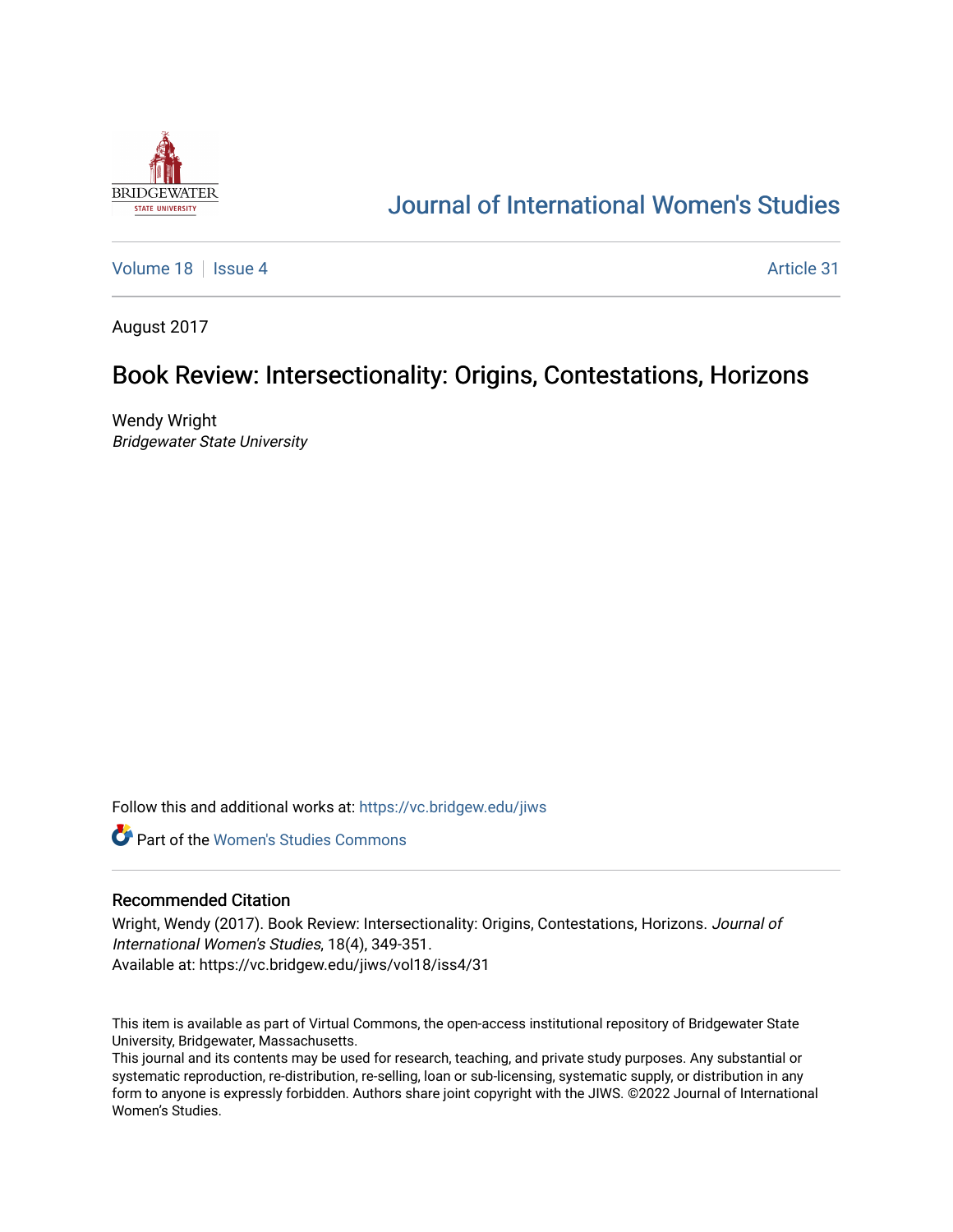#### Wright: Book Review

## *Intersectionality: Origins, Contestations, Horizons.* **Anna Carastathis, 2016. University of Nebraska Press: Lincoln & London. 272 pages. 1 illustration. \$55.00 Hardcover.**

Reviewed by Wendy Wright<sup>[1](#page-1-0)</sup>

We mostly do intersectionality wrong—and in ways that actually might recreate the very forms of oppression and erasure that intersectionality was developed to resist. So Anna Carastathis argues in her new text *Intersectionality*: *Origins, Contestations, Horizons.* A very basic definition of intersectionality is that an analysis that only engages one aspect of a person's identity, for example, their gender, cannot account for those who are oppressed based on multiple aspects, such as race *and* gender. Intersectionality is a theoretical framework that attempts to create possibilities for such accounting. Carastathis begins her analysis by arguing that Kimberlé Crenshaw's intersectionality framework, when mobilized in under-theorized, depoliticized terms, will not achieve its intended ends, but instead can even be used to stymie genuine emancipatory progress. This accords with other recent investigations into progressive frames being used in regressive ways, such as Sara Ahmed's argument about the work of diversity workers on campuses in *On Being Included*, wherein simply by employing diversity workers, the institution has created a means of plausible deniability—when critiques are made institutions simply point to the bodies and offices of diversity, as evidence that they are in the right camp.  $2$  Carastathis argues that in many scholarly spaces, including research, teaching, and disciplinary structures, intersectionality is touted similarly—name dropped in course titles and research interest lists—but is often employed in flat terms. These flat terms denature Crenshaw's rich foundation, rendering intersectionality into everything and nothing, undermining a political potential that Carastathis identifies as radically transformative.

The project takes full form not in the critique, however, but instead in the corrective Carastathis offers, which ranges from a careful explication of Crenshaw's thought to an exploration of the political possibilities created by an invigorated intersectional approach. Beginning with a historicization of Black feminist theorizing on complex identity, Carastathis emphasizes that intersectionality not only has a long intellectual and political, but offers something distinct from other theories of black women's positions. Carastathis builds out a typology of conceptual frames that have been offered to resist the oppression of black women on axes of both race and gender, from Anna Julia Cooper's addressing of both "'a woman question' and 'a race problem,'" to contemporary theories, such as Patricia Hill Collins's "matrix of domination" model. This typology would be particularly useful for advanced undergraduates or graduate students, who will benefit not only from the overview of the intellectual history, but also from the conceptual precision modeled.

Chapters 2 and 3 guide the reader through close readings of Crenshaw's work. In the second chapter, Carastathis engages the two key metaphors of intersectionality: the intersection and the basement. Her central goal here is to push back against critiques who say that intersectionality is reducible to mere "buzzword" or is excessively "vague," suggesting instead that those criticisms are grounded in a lack of rigor on the part of the critics, rather than something lacking in

l

349

<span id="page-1-0"></span><sup>1</sup> Wendy Wright Assistant Professor, Bridgewater State University. Wendy.wright@bridgew.edu

<span id="page-1-1"></span><sup>&</sup>lt;sup>2</sup> Ahmed, Sara. On being included: Racism and diversity in institutional life. Duke University Press, 2012.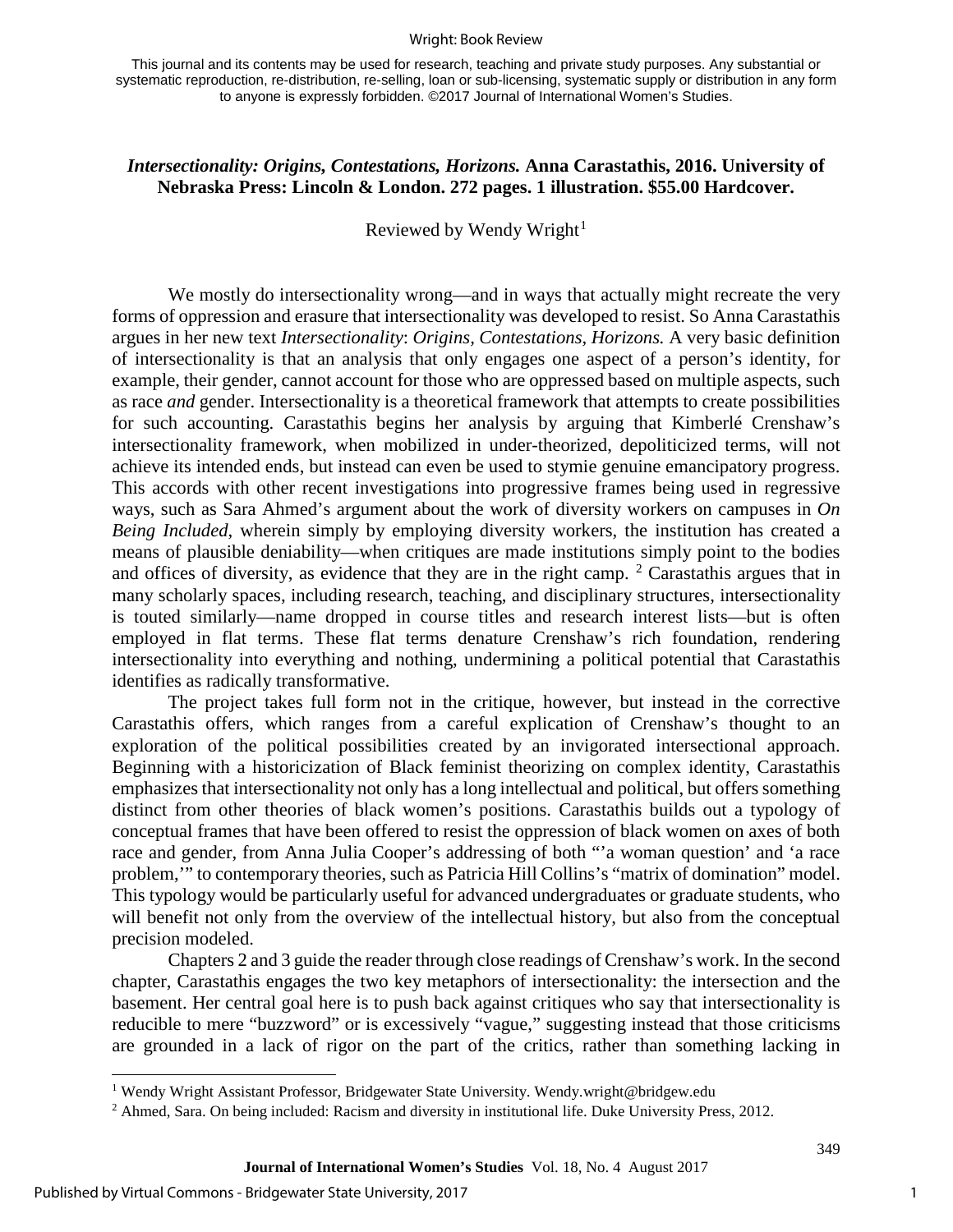intersectionality itself. By a close reading of the basement—which is largely overlooked in the dominant literature—and the intersection, Carastathis re-complicates our thinking on the wellknown theory. Her explication of the "basement" as a central frame of intersectionality is particularly useful, as it re-centralizes the role of the law and governing institutions in the production of oppression. By focusing on institutional power, the basement metaphor emphasizes structures and positionality, thus creating a ward against common criticisms of identity politics. That is, the basement metaphor emphasizes that intersectionality is not about how the marginalized *feel*, it is instead about analyzing the systems that marginalize. In the basement metaphor, Crenshaw is describing "social hierarchy;" the basement is deep, full of people standing on the shoulders of people below. The people on the top layer of shoulders can reach the ceiling of the basement and climb or be pulled through. Non-intersectional anti-discrimination law provides a hatch for those who are just below the ceiling's level to climb through. However, these forms of law leave those who are multiply disadvantaged that much further from the ground floor—not only are they still fairly far away from the hatch, but they don't even have someone with a view of the hatch to report back! Legal structures that cannot account for complex social disadvantage also cannot mitigate or ameliorate damaging positions—the rising tide only lifts those who already have seaworthy ships. The basement metaphor, in conjunction with the more widely considered metaphor of the intersection, together provide the rich basis of the intersectional framework which Carastathis uses as the foundation for further theorizing.

Carastathis continues her close reading with an exegetical approach to Crenshaw's footnote in *Mapping the Margins*, that intersectionality is a "provisional concept" which recognizes that race and gender must be addressed within their sociohistorical situations, but that as constructs, these categories will require different forms of address in different spaces and at different times. The idea of the provisional concept is challenging, as it is fundamentally a refusal. To understand the role of the provision, one must return to the original problem Crenshaw identified as being solved by it. At the moment that Crenshaw is articulating a theory of intersectionality, postmodernism had hit its highest point of despair. The lack of certainty that is the characteristic of postmodern epistemology contains within it a potentially paralyzing politics. To wit, if there is no way to know whether we are on a road to fascism or Enlightenment, how is one to choose any action at all? Crenshaw's answer to this in intersectionality is an insistence on a materialism of institutions; we may not be able to know the entire path towards emancipation, but if we attend to specific structures of oppression as they relate to real people's lives—specifically, but not by any means exclusively, black women's—we can at least plan a next step, and from there, we can reassess and plan once again. At that point, down the line, the provisional concept may require revision, but its express status as provisional not only permits, but demands that kind of selfcritique in service to a more rigorous orientation towards freedom.

In an interesting structural choice, Carastathis conducts a comprehensive literature review in her fourth chapter. Organizing the literature that critiques intersectionality into eight conceptually driven categories, Carastathis offers a robust engagement with the field. Here, Carastathis's championing of intersectionality feels perhaps too strong. Throughout, she claims criticisms of intersectionality are addressed to simulacra of intersectionality, rather than the theoretical framework in its fullness. Carastathis may, however, be trying to make intersectionality do too much. Through Carastathis's reading of intersectionality, the theory is capable not only of resisting nearly all critical approaches, but also of encompassing the virtues offered by critical alternatives. Whether this is fully so or not, Carastathis's call for greater rigor in theorizing complex oppression is necessary.

350